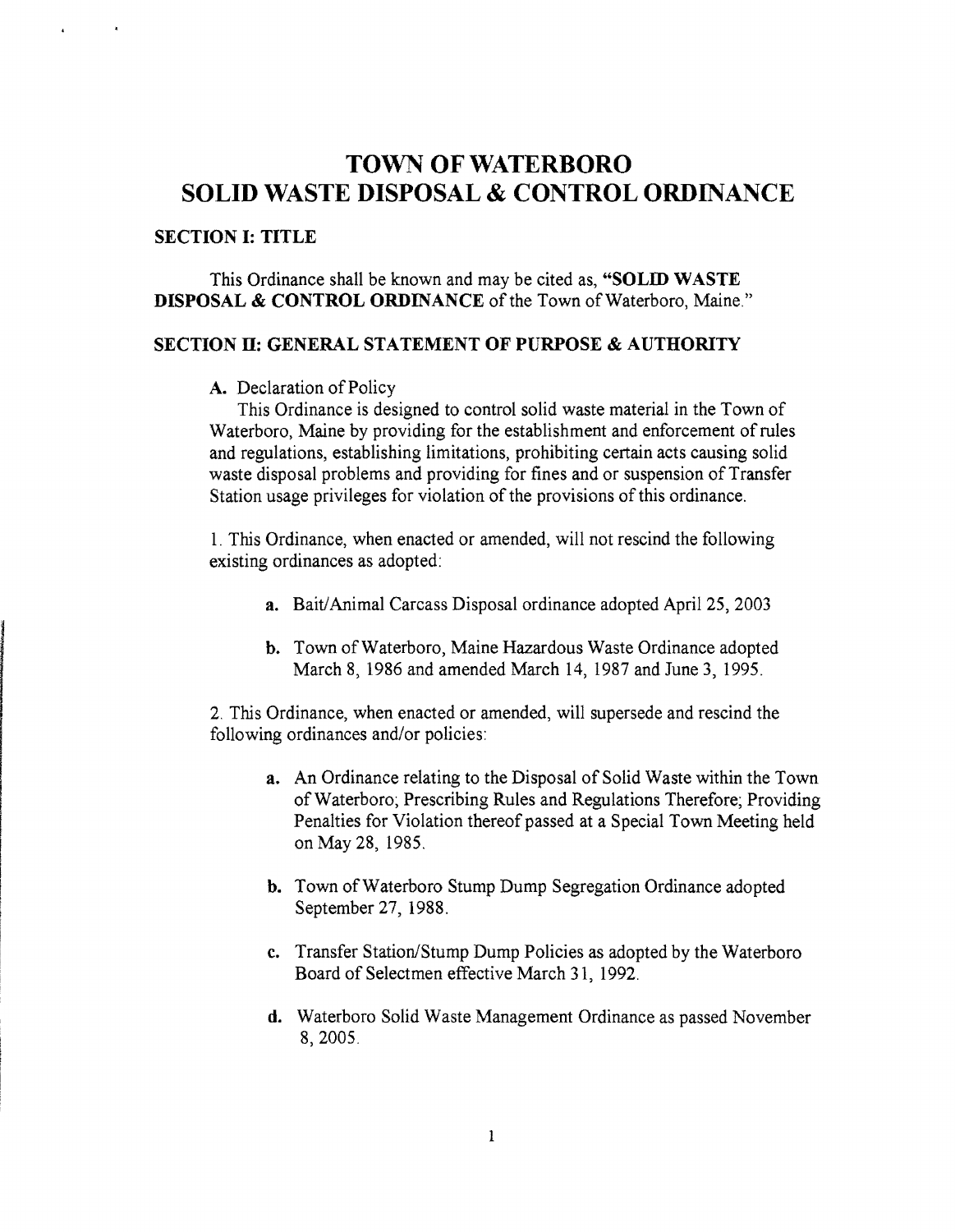**B.** Authority for this Ordinance is 38 M.R.S.A., Section 1305.

### SECTION III: DESIGNATION OF FACILITIES

- A. In accordance with the provisions of 38 M.R.S.A. Section 1304-B, the Town hereby designates the ecomaine solid waste facility located in Portland, Maine and the Waterboro Transfer Station and Recycling Facility ("Waterboro Transfer Station") as its public solid waste disposal facilities. The dumping or depositing by any person, including any person licensed as a solid waste hauler under Section VI of this ordinance, of any acceptable waste, except commercial recyclable materials, generated within the Town at any place other than at the Waterboro Transfer Station or the ecomaine solid waste facility is prohibited; provided however, the owner of any lot, or any other person with the permission of the lot owner, may deposit or dump inert substances such as earth, rocks, concrete or similar material for fill purposes only, subject to state or local land use regulations.
- **B.** Any person violating this Section shall be subject to a fine of not more than three thousand dollars (\$3,000.00) for each day of violation. Fines shall be recovered upon complaint made by the Town. Each day upon which a violation continues shall be considered a separate violation. The Town shall be entitled to recover its attorney's fees and court costs in any action in which the court finds that a violation has occurred. In addition to penalties, the Town may seek injunctive relief to prevent the continuance of an ongoing or recurring violation.

### SECTION IV: ADMINISTRATION & REGULATION

A. The Board of Selectpersons is hereby granted authority to establish detailed operating rules and regulations for all municipal solid waste collection and disposal facilities. The rules and regulations shall be reviewed and revised as required to satisfy the needs of the Town, changes in state and federal laws and regulations and the economics of municipal solid waste disposal. The rules and regulations shall include the operating hours of the Waterboro Transfer Station.

No person shall use the Waterboro Transfer Station outside of said hours of operation without specific written consent of the Waterboro Board of Selectpersons or its authorized agent, the Waterboro Transfer Station Manager. The rules and regulations will become effective upon adoption by the Board of Selectpersons. Currently effective rules and regulations shall be prominently displayed at the Waterboro Transfer Station and on file at the Waterboro Town Office.

B. The use of the Waterboro Transfer Station by any person shall be at the strict direction of the attendants designated by the Board of Selectpersons/Transfer Station Manager. No person shall violate any directives put forth by the manager and attendants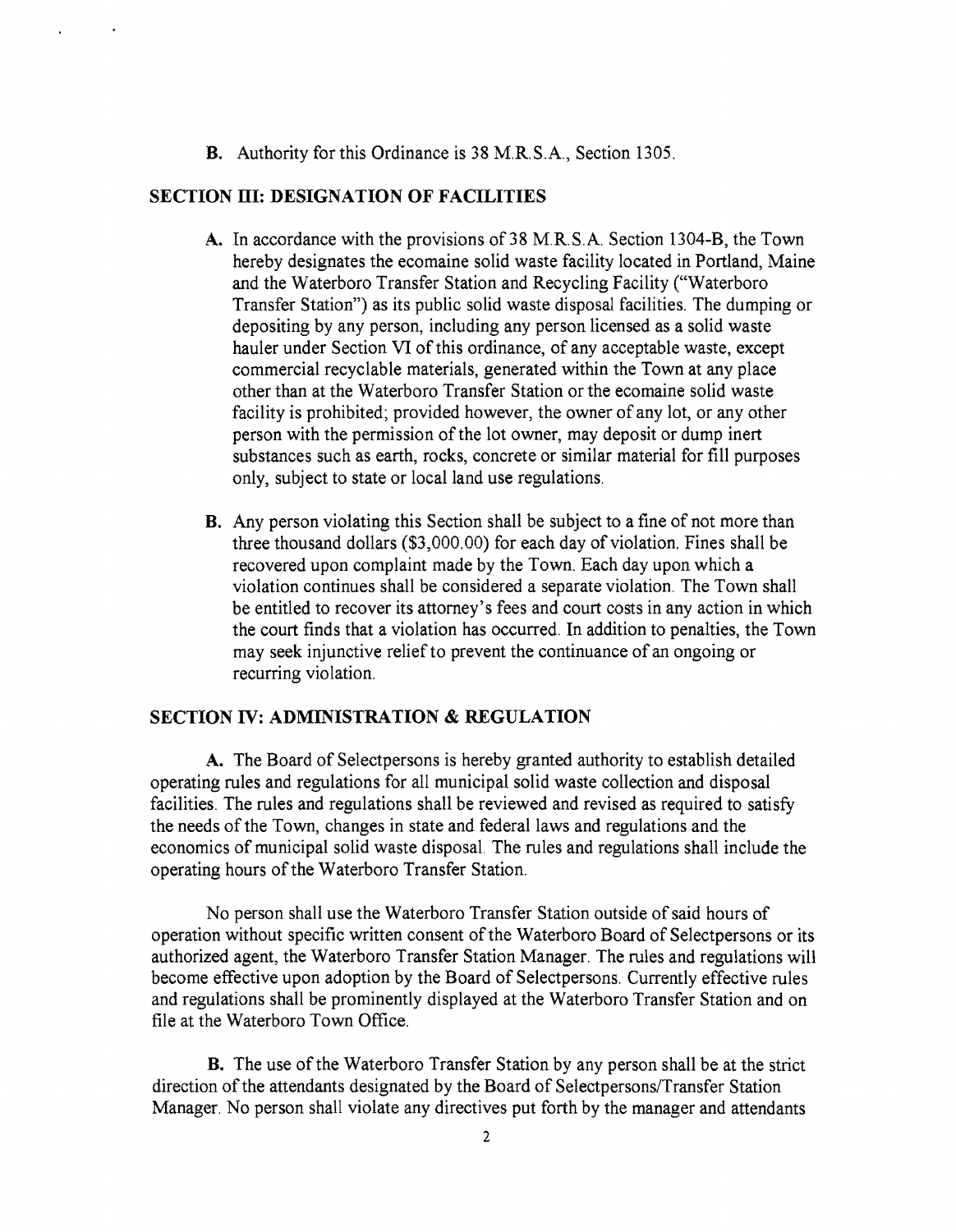in the use of the facility. If any person refuses to obey a directive of the manager or attendants, the manager and attendants shall have the authority to immediately refuse access to the Waterboro Transfer Station to that person.

C. No hazardous waste shall be delivered to the Waterboro Transfer Station (reference the Town of Waterboro, Maine - Hazardous Waste Ordinance adopted March 8, 1986 and amended March 14, 1987 and June 3, 1995).

**D.** The operation of the Waterboro Transfer Station and Recycling Facility shall conform to all regulations and directives of all local, county, state, or federal agencies that may have jurisdiction.

**E.** No industrial or commercial waste which creates a problem of disposal by virtue of federal, state or local statutes, rules, regulations, etc. controlling or prohibiting its disposal shall be delivered to the Waterboro Transfer Station.

**F.** The Waterboro Transfer Station is operated solely for the benefit of Waterboro residents and taxpayers. Admission to the Facility will be by permit only. Waterboro residents and taxpayers will be issued permits upon application to the Transfer Station Office or the Waterboro Town Office. Cost of said permit shall be in accordance with the Town of Waterboro Waste Disposal, Recycling Fee Schedule. Residents and taxpayers must display a permit on their vehicle to gain access to the Waterboro Transfer Station. Resident and non-resident commercial haulers must obtain a permit for each vehicle accessing the Waterboro Transfer Station. Permits may be revoked by the Board of Selectpersons, following notice of hearing, for violations of this Ordinance or Rules and Regulations. Permits shall be renewed annually on or before July 1. Cost shall be in accordance to the Town of Waterboro Waste Disposal, Recycling Fee Schedule.

**G.** It shall be the responsibility of the Transfer Station Manager to keep all solid waste records up to date. Each year the manager shall submit two different solid waste reports to the State of Maine. One is the municipal solid waste management/recycling report to the State Planning Office (SPO), as required by 38 M.R.S.A. Section 2133. The other is the Town's solid waste transfer station annual report to the Department of Environmental Protection (DEP), as required by 38 M.R.S.A. Section 131O-N. Included with the DEP Report it is the responsibility of the manager to submit any changes to the Waterboro Transfer Station Operations Manual along with a revised plot plan showing any effect these changes have on the overall operation of the facility.

**H.** The Waterboro Transfer Station will be run in accordance with all applicable local, state and federal laws that pertain to the overall operation of the facility.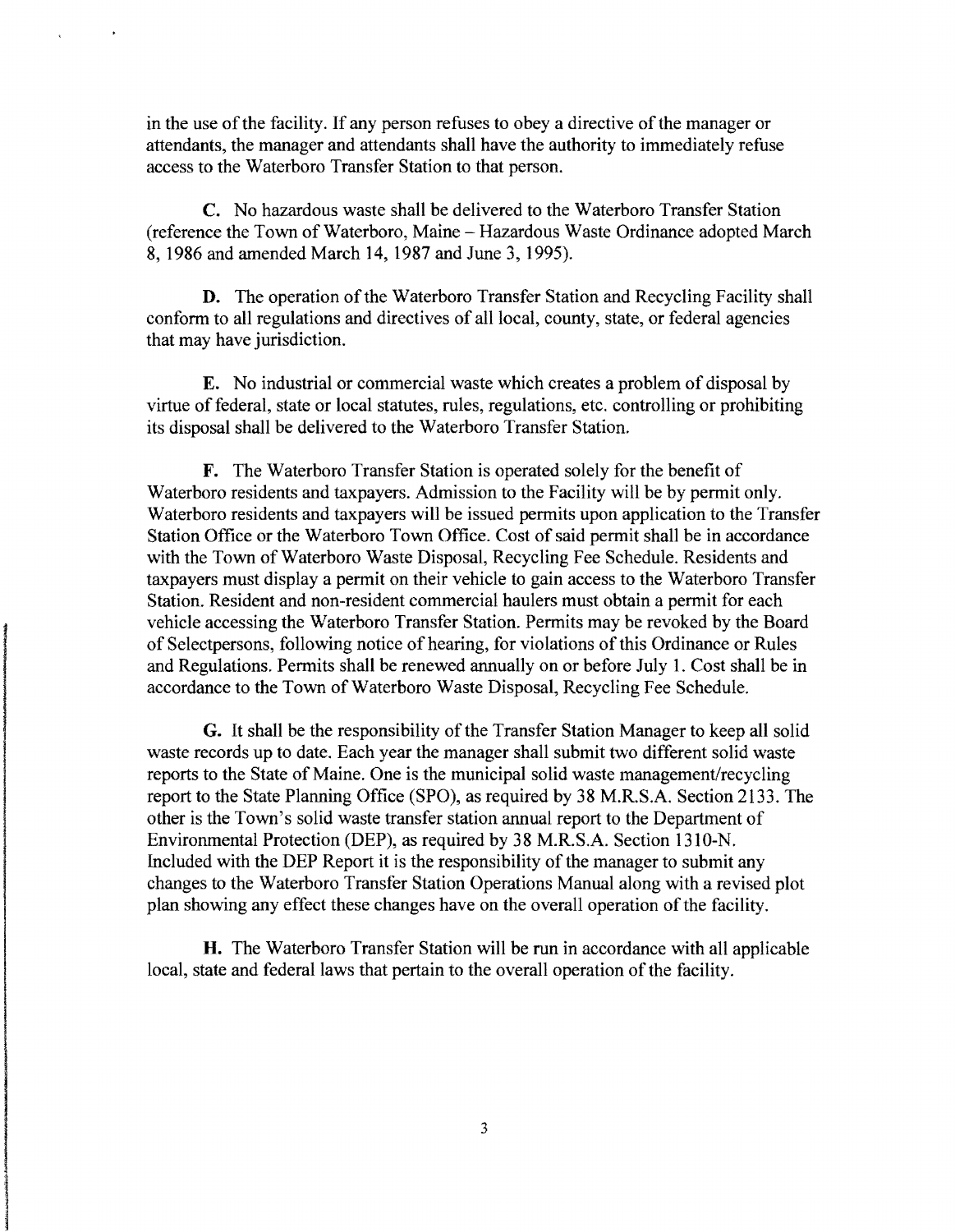#### SECTION V: SOLID WASTE DISPOSAL STANDARDS & REGULATIONS

- A. All household waste shall have the following commodities separated out when brought to the Waterboro Transfer Station.
	- 1. Glass

 $\chi^2 \to \gamma$ 

- 2. Cans (All tin and aluminum cans shall be separated)
- 3. Newspaper, magazines, cardboard, paperboard, books, catalogues, office paper, and junk mail.
- 4. Plastics number 1 through 7.
- B The following commodities shall not be included in household waste.
	- 1. Metals
	- 2. Construction debris
	- 3. Demolition and Bulky debris to be land-filled
	- 4. Trees, brush, and limbs
	- 5. Leaves, grass clippings, sawdust, hay, straw, manure, and non-woody plant material.

C. All residential household waste shall be delivered to the Waterboro Transfer Station in polyethylene or plastic P.V.C. bags.

D. All disposal of waste, other than household waste, within the Facility will be checked in with the facility Manager or Attendant and paid for prior to being allowed to unload.

E. The Facility may be used by other municipalities, if there is a mutually agreed upon executed contract approved by the Boards of Selectpersons, for the disposal of any waste excluding household waste. Fees are to be in accordance with the Town of Waterboro Waste Disposal, Recycling Fee Schedule.

F. Any waste accepted at or within any portion of the designated public solid waste disposal facilities shall become the property of the Town or Ecomaine. No person, business, or other entity shall salvage, remove or carry off any such waste, or engage in other Resource Recovery, without prior approval of the Transfer Station Manager or any other authorized representatives of the Town.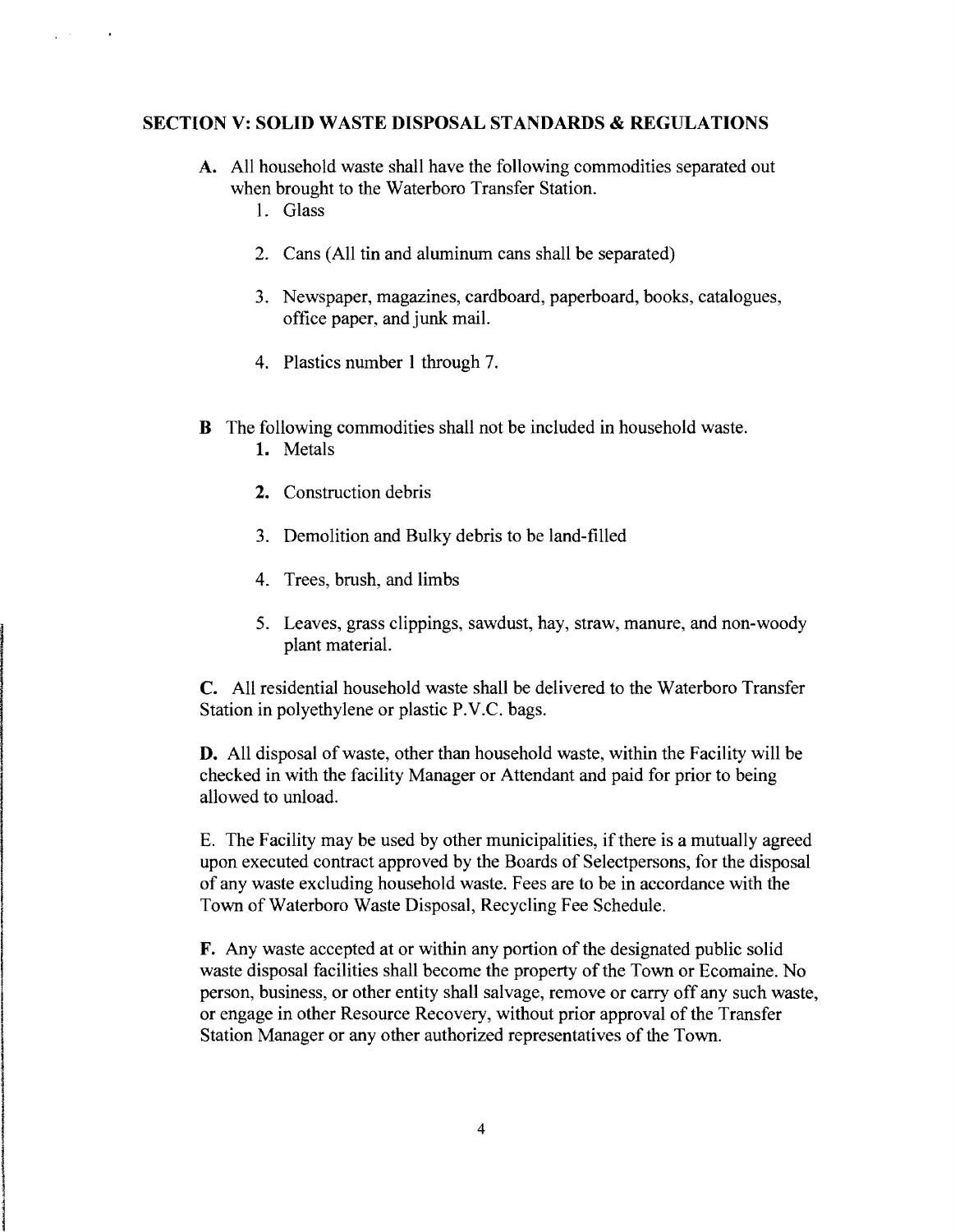# **SECTION VI: SOLID WASTE HAULER PERMIT - LICENSING**

 $\mathbf{y} = \mathbf{A} \mathbf{y}$  , where  $\mathbf{y} = \mathbf{y}$ 

- **A.**  Permit required. No person shall collect or transport solid waste, including but not limited to garbage and recyclables, generated within the Town of Waterboro without obtaining a refuse haulers permit from the Town and paying the required fee. Such permits shall be subject to the terms and requirements set forth in this Section.
- **B.** Permit fees. Fees for obtaining a permit for the collection or transport of solid waste generated within the Town shall be established by order of the Board of Selectpersons.
- C. Application for permit. In order to acquire a permit for the collection of solid waste within the Town, the applicant shall submit to the Town such information, as the Board of Selectpersons deems necessary, together with the required fees.
- **D.** Term of permit. A permit issued under this Ordinance shall be for the fiscal year of the Town.
- **E.** Exemptions. The permit fee provisions of this Section VI shall not apply to a person or business that hauls solid waste generated solely by such person or business.
- **F.** Violations. Any failure to comply with the requirements of this Section VI shall be considered a violation. In addition to the penalty provisions set forth in subsection G, the Board of Selectpersons may suspend a solid waste hauling permit for up to 30 days for the first violation of this Ordinance and for up to 60 days for the second violation. The Board of Selectpersons may suspend a solid waste hauler permit for any period of time for any subsequent violation or may revoke the permit for the remainder of the fiscal year. The Board of Selectpersons may deny a permit to any person who received two or more suspensions during the prior fiscal year or whose permit was revoked during the prior fiscal year. Prior to taking any action on a potential suspension or revocation of a permit, the Board of Selectpersons shall notify any person or business to which the permit was issued and shall hold a hearing.
- **G.** Penalties. Any person violating this Section VI shall be subject to a fine of at least two hundred dollars (\$200.00) for each violation. Fines shall be recovered upon complaint made by the Town. Each day upon which a violation continues shall be considered a separate violation. The Town shall be entitled to recover its attorney's fees and court costs in any action in which the court finds that a violation has occurred. In addition to penalties, the Town may seek injunctive relief to prevent the continuance of an ongoing or recurring violation.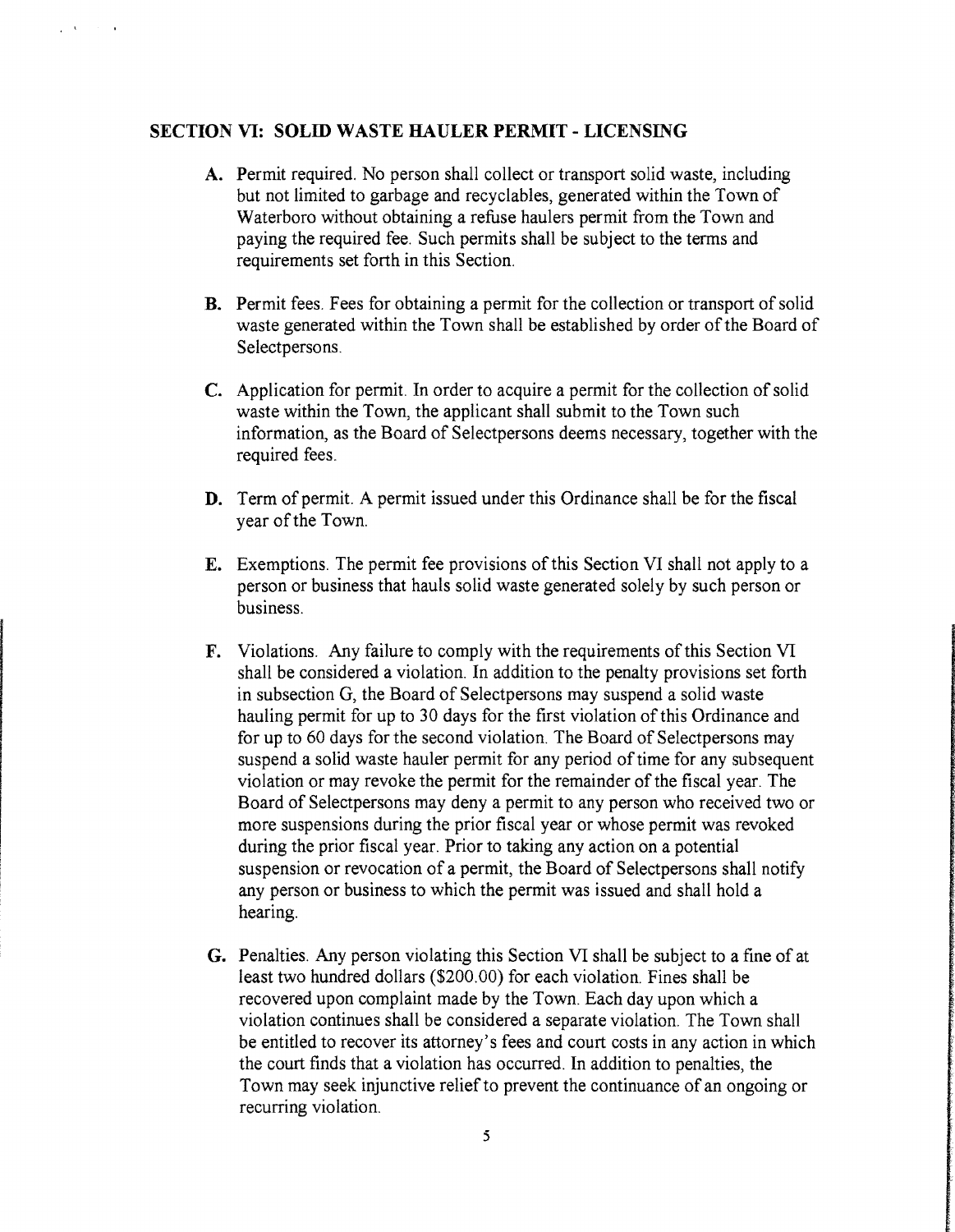# **SECTION VII: DEFINITIONS**

 $\frac{1}{2}$  ,  $\lambda$  ,  $\frac{1}{2}$  ,  $\lambda$  ,  $\frac{1}{2}$ 

For the purposes of this Ordinance, the following words and phrases shall have the meanings ascribed to them in this section:

A. "Acceptable waste" means ordinary household, municipal, institutional, commercial and industrial solid waste including, but not limited to, the following:

1. Garbage, trash, rubbish, paper and cardboard, plastics, refuse, beds, mattresses, sofas, and automobile or small vehicle tires, to the extent that ecomaine determines that the air emission criteria and standards applicable to and at the ecomaine disposal facility are not violated; and

- 2. Processible portions of commercial and industrial solid waste; and
- 3. Wood and lumber, tree limbs, branches, ties, logs and trees, if no more than four and one-half (41/2) feet long and six (6) inches in diameter, and leaves, twigs, grass, and plant cuttings; and
- 4. Residential recyclable materials and commercial recyclable materials.
- **B.** "Attendant" is any person employed or appointed by the Town of Waterboro to supervise the solid waste facility and operate any necessary equipment.
- **C.**  "Board" means the Board of Selectpersons for the Town of Waterboro.
- **D.** "Commercial recyclable materials" means that portion of commercial solid waste which consists of recyclable materials.
- **E.** "Commercial Solid Waste" means solid waste generated by a sole proprietorship, partnership, professional association, corporation or other business organization, provided that commercial waste shall not include residential solid waste, or solid waste generated by a municipal or quasi-municipal organization or by a stateapproved school administration.
- **F.** "Construction and demolition debris" means solid waste consisting of one or more of the following materials resulting from construction, remodeling, repair, and demolition of structures:
	- 1. Inert fill;
	- 2. Land clearing debris;
	- 3. Asphalt;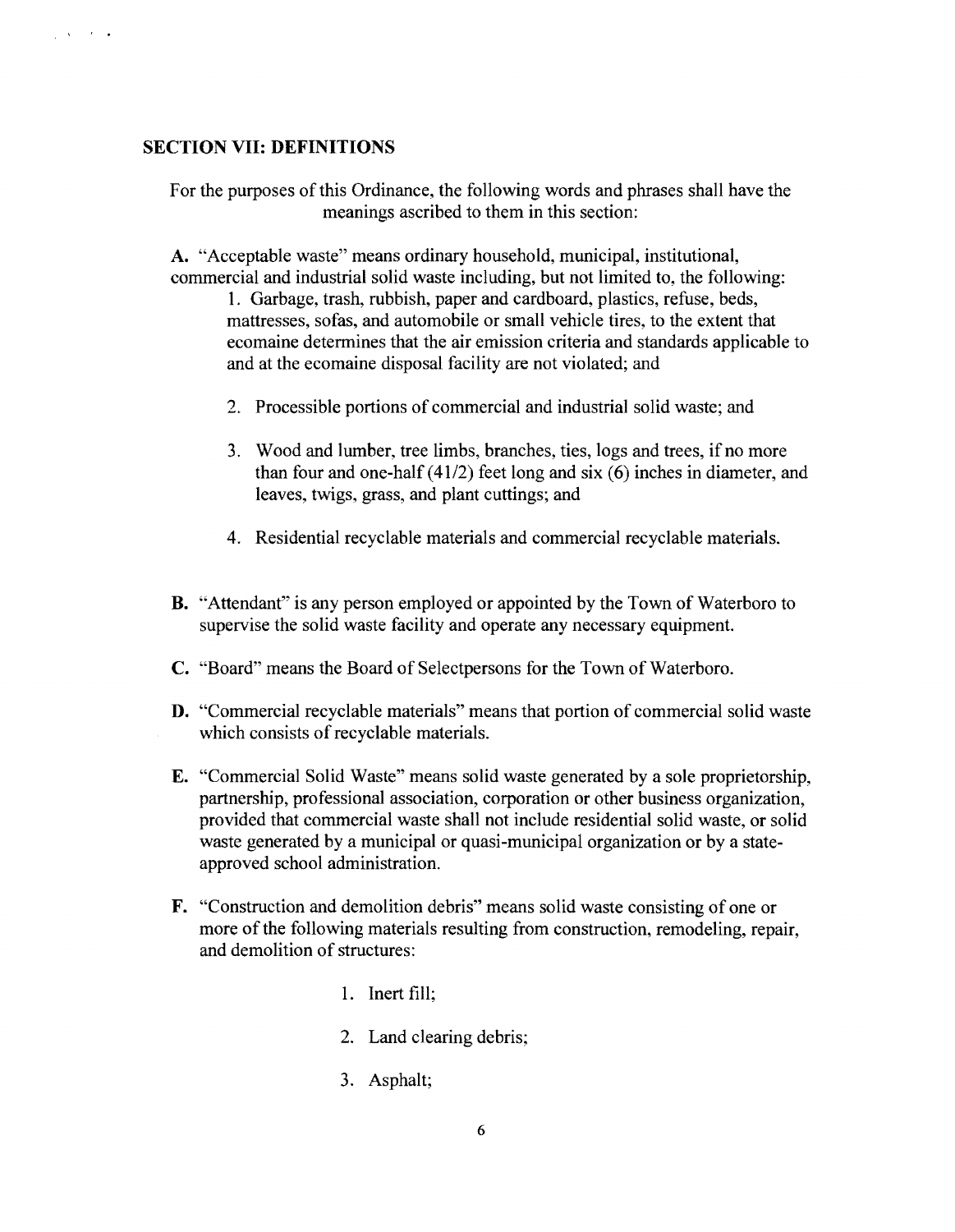$\frac{1}{2}$  ,  $\frac{1}{2}$  ,  $\frac{1}{2}$  ,  $\frac{1}{2}$  ,  $\frac{1}{2}$  ,  $\frac{1}{2}$ 

- 4. Masonry
- 5. Wall board:
- 6. Shingles;
- 7. Pipes; and
- 8. Metal conduits
- G. "Disposal" means the discharge, deposit, dumping or placing of any solid waste into or on any land.
- H. "Ecomaine" means Ecomaine, a non-capital stock, non-profit corporation created pursuant to Title 30-A, Chapter 115 and Title 13-B, and Title 38, Section 1304 B(5) of the Maine Revised Statutes, or any successor thereto or assignee thereof.
- I. "Facility" means the Town of Waterboro Transfer Station and Recycling Center. The facility may consist of more than one (1) site and more than one (1) system of disposal.
- **J.** "Hazardous Waste" means any waste which the federal government and or the state government have determined to be hazardous in composition.
- K. "Manager" is a person who is employed by the town to supervise the attendants and oversee the day to day operation of the Waterboro Transfer Station and Recycling Facility.
- L. "Person" means any person, firm, partnership, association, corporation or organization of any kind whatsoever, and the agents of any of them.
- M. "Recyclable materials" means solid waste which has useful physical or chemical properties after serving a specific purpose and can be reused or recycled for the same or other purposes, including: newspapers, magazines, paperboard and other paper products; cardboard, plastics; tin and aluminum cans; and glass.
- N. "Residential recyclables materials" means that portion of residential solid waste which consists of recyclable materials.
- **O.** "Residential solid waste" means household waste and residential refuse generated in a residence.
- **P.** "Solid waste" means useless, unwanted or discarded solid material with insufficient liquid content to be free flowing, including by way or example, and not by limitation, rubbish, garbage, scrap materials, junk, refuse, inert fill material, and landscape refuse, but shall not include septage tank sludge nor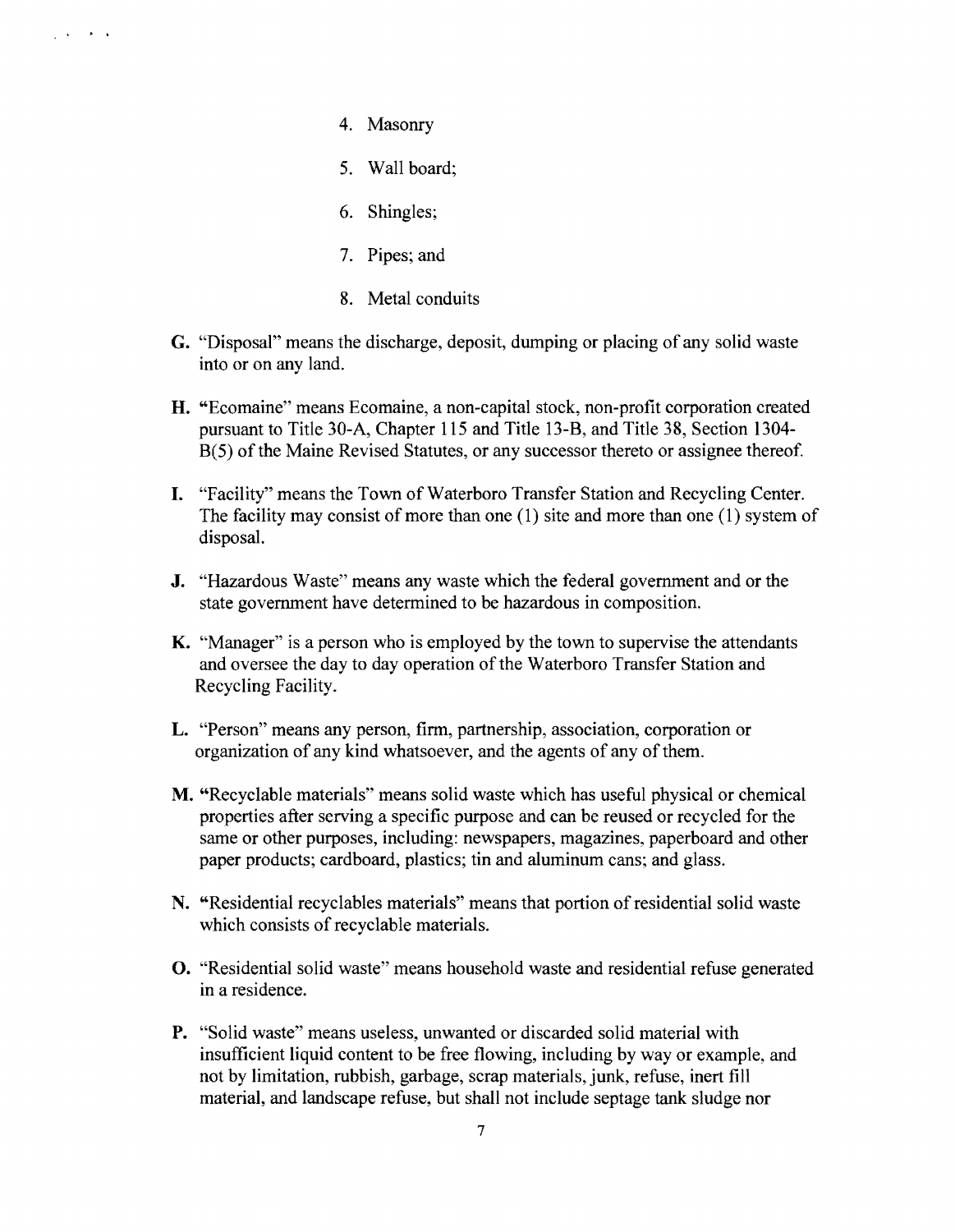agricultural or hazardous wastes; it shall include acceptable waste, unacceptable waste and construction and demolition debris as defined herein.

**Q.** "Unacceptable waste" means solid waste which is not acceptable waste and includes, but not limited to, sewage and its derivatives, products containing asbestos, junk vehicles, special nuclear or by-product materials within the meaning of the Atomic Energy Act of 1954, as amended, and hazardous waste, including hazardous chemicals.

### **SECTIONVIll:** LITTER CONTROL **& PENALTIES**

· .

 $\mathbb{Z}^{\mathbb{Z}^n}$  .

- **A.**  Prohibited acts, and enforcement for any unlawful proliferation or accumulation of litter discarded in the Town shall be controlled by laws in 17 M.R.S.A. Sections 2261 through 2276, "Litter Control".
- **B.** Penalties for illegal disposal of refuse shall be as established by Section III of this Ordinance.
- **C.**  Penalties for violations of solid waste hauler permit requirements shall be as established by Section VI of this Ordinance.
- **D.** In addition, penalties for violation of this Ordinance may include suspension from the use of the Facility:
	- 1.  $1<sup>st</sup>$  Offense 30 Day Suspension of Transfer Station Privileges
	- 2.  $2^{nd}$  Offense  $6 -$  Month Suspension of Transfer Station Privileges
	- **3.**  $3^{rd}$  Offense  $1 -$  Year Suspension of Transfer Station Privileges

## SECTION IX: TRANSFER STATION/RECYCLING COMMITTEE

There shall be a committee to review and make recommendations to the Board of Selectmen on developing a plan to reduce the cost of disposing of waste, make recommendation on developing a plan for recycling and make recommendations on capital improvements. The Transfer Station/Recycling Committee will review budget and recycling reports and meet with the Transfer Station Manager to determine what plans and expenditures are in the community's best interest then report to the Board of Selectmen. The committee shall be made up of five (5) Waterboro Residents and shall be appointed for three  $(3)$  year staggered terms and there shall be two  $(2)$  representatives from the Board of Selectmen. The committee shall meet on a monthly basis.